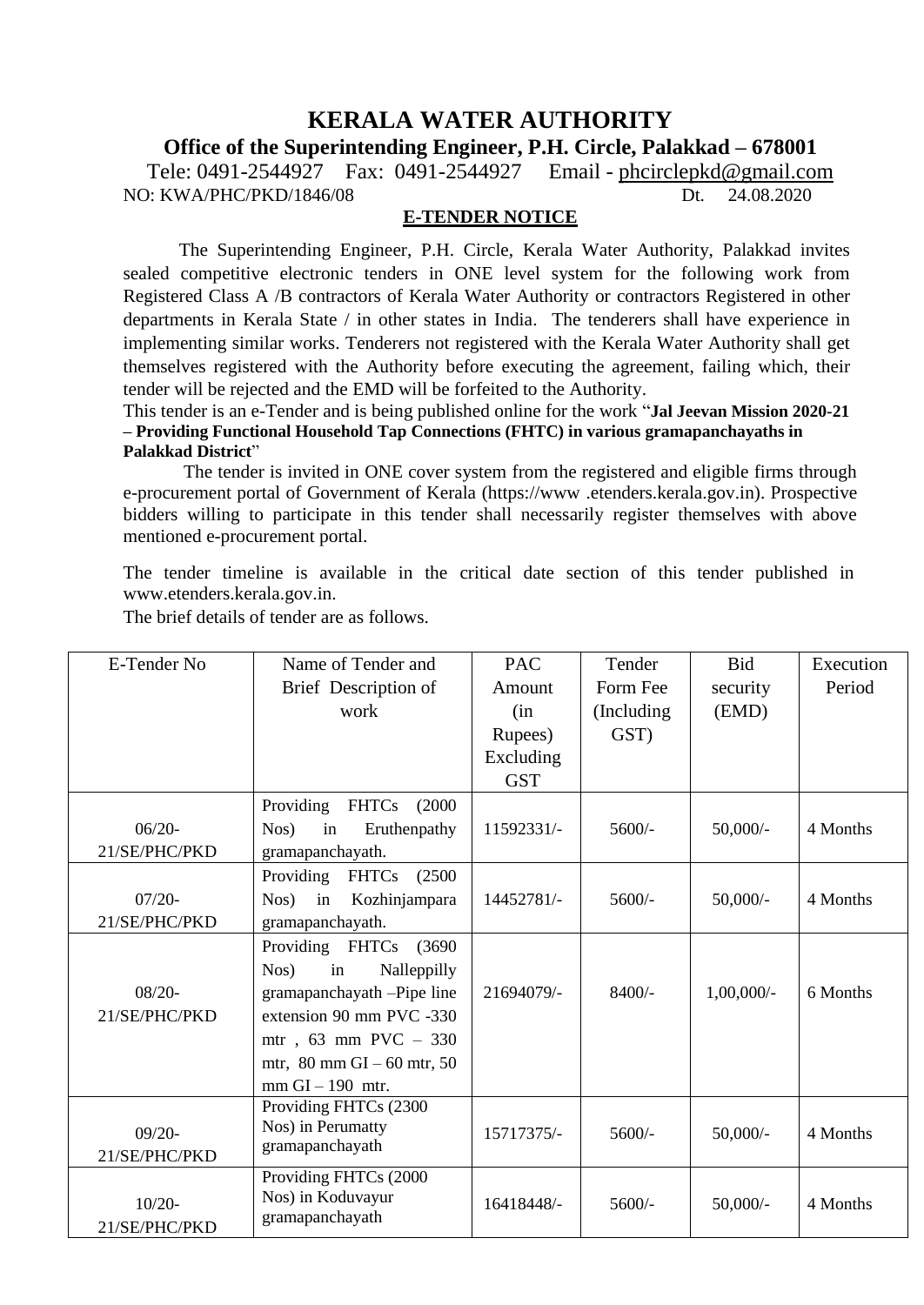| $11/20-$<br>21/SE/PHC/PKD | Providing<br><b>FHTCs</b><br>(2500)<br>Pudunagaram<br>Nos)<br>in<br>gramapanchayath                                                                                                  | 19397989/- | $5600/-$ | $50,000/-$ | 4 Months |
|---------------------------|--------------------------------------------------------------------------------------------------------------------------------------------------------------------------------------|------------|----------|------------|----------|
| $12/20-$<br>21/SE/PHC/PKD | Providing FHTCs (1200<br>Nos) in Peruvembu<br>gramapanchayath                                                                                                                        | 10418249/- | $5600/-$ | $50,000/-$ | 4 Months |
| $13/20-$<br>21/SE/PHC/PKD | Providing FHTCs (2500)<br>$Nos$ )<br>in<br>Elappully<br>gramapanchayath.                                                                                                             | 14502146/- | $5600/-$ | $50,000/-$ | 4 Months |
| $14/20-$<br>21/SE/PHC/PKD | in<br>Providing<br><b>FHTCs</b><br>Ambalappara<br>gramapanchayath $-$ Phase $-$<br>$I$ – supplying and laying<br>110 mm PVC to 80 mm GI<br>and providing 1200 Nos of<br>connections. | 15338690/- | $5600/-$ | $50,000/-$ | 6 Months |
| $15/20-$<br>21/SE/PHC/PKD | Providing FHTCs<br>(1600)<br>Kanjirapuzha<br>Nos)<br>in<br>$gramapanchayath$ – Pipe<br>line extension $-$<br>75 mm $PVC - 1600$ mtr,<br>$65$ mm $GI - 400$ mtr                       | 16018495/- | $5600/-$ | $50,000/-$ | 6 Months |

| Pe-bid meeting                    |  | <b>NA</b>                                     |  |  |
|-----------------------------------|--|-----------------------------------------------|--|--|
| Work site visit                   |  | Any working day up to 11 AM till 03.09.2020   |  |  |
| Clarification regarding bid       |  | All clarification sought up to 12.00 PM till  |  |  |
|                                   |  | 03.09.2020 clarification will be answered     |  |  |
|                                   |  | through e-mail ID of phcirclepkd@gmail.com    |  |  |
| Corrigendum                       |  | Corrigendum if any will be published in       |  |  |
|                                   |  | website                                       |  |  |
| Last date of submission of tender |  | 03.09.2020, 3.00 PM                           |  |  |
| Tender opening date               |  | 05.09.2020, 3.00 PM                           |  |  |
| Validating of Bid (Firm period)   |  | 01.01.2021 (120 days from 03.09.2020)         |  |  |
| Last date of hard copy submission |  | 05.09.2020, 1.00PM                            |  |  |
| Qualification criteria            |  | Refer Bid document                            |  |  |
| Scope of work                     |  | Refer Bid document                            |  |  |
| <b>Additional Information</b>     |  | Refer Bid document                            |  |  |
| Tender stages                     |  | Refer Bid document                            |  |  |
| Place of execution of work        |  | Refer Bid document                            |  |  |
| Place of execution of agreement   |  | P.H.Circle, Palakkad                          |  |  |
| Tender Hosted by                  |  | Superintending Engineer, P.H.Circle, Palakkad |  |  |

Interested bidders can get further details regarding the work from the office of the Superintending Engineer, Kerala Water Authority, PH Circle, Palakkad or from the office of the **Executive Engineer,** Kerala Water Authority, **P.H.Division, Palakkad, (0491- 2545027, Email ID - eephplkd@ gmail.com**), **Executive Engineer,** Kerala Water Authority, **P.H.Division, Shornur, (0466-2223264 , Email ID - kwaphdsrr@gmail.com**), **Executive Engineer,** Kerala Water Authority, **W.S.P.Division, Palakkad, (0491-2547044 , Email ID wspdivisionpkd@gmail.com**), **Executive Engineer,** Kerala Water Authority, **Project Division, Chittur, (04923-296655 , Email ID - eeprojectchitur@ gmail.com**)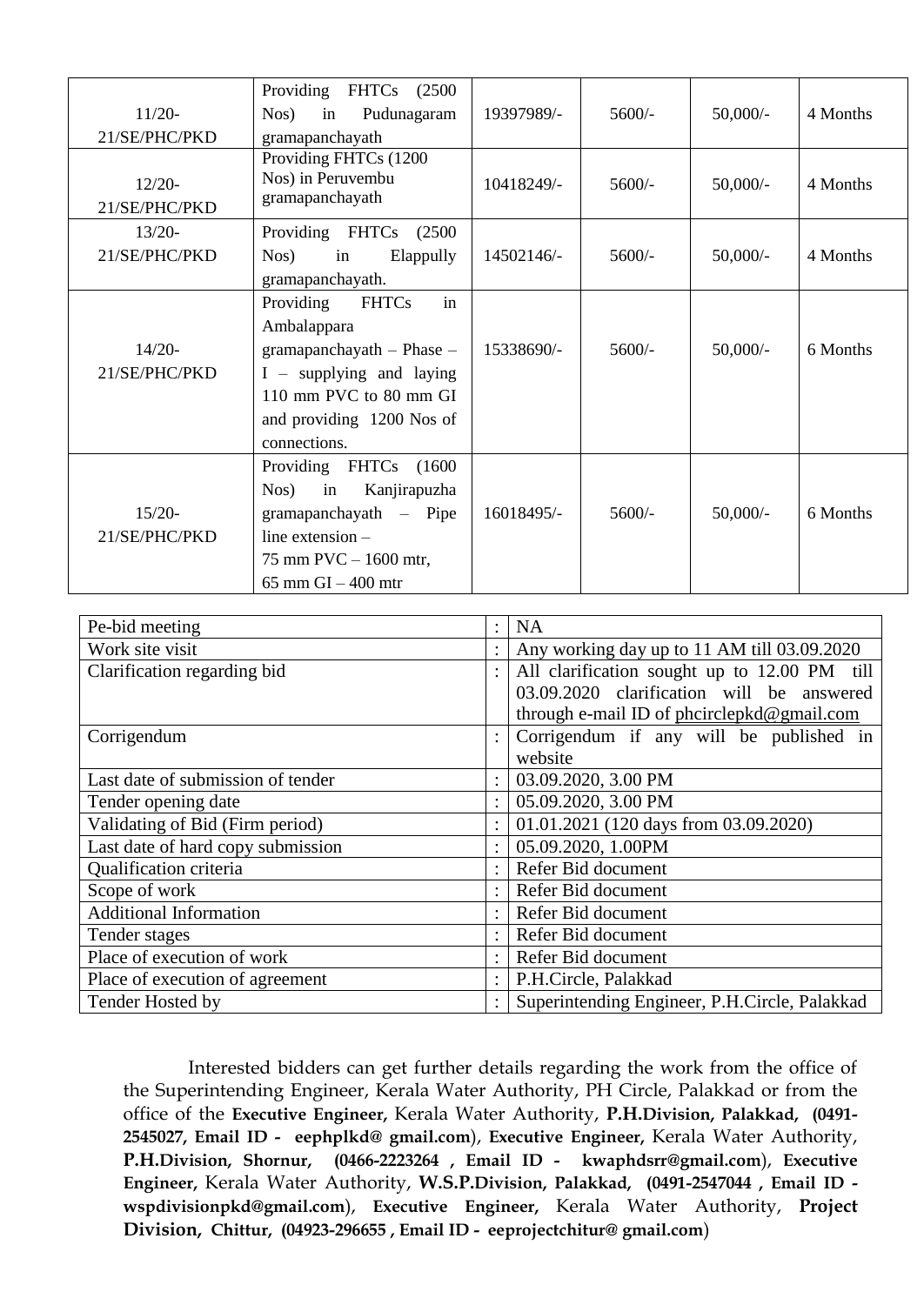### A). **Online Bidder registration process:**

Bidders should have a Class II or above Digital Signature Certificate (DSC) to be procured from any Registration Authorities (RA) under the Certifying Agency of India. Details of RAs will be available on [www.cca.gov.in](http://www.cca.gov.in/). Once, the DSC is obtained, bidders have to register on [www.etenders.kerala.gov.in](http://www.etenders.kerala.gov.in/) website for participating in this tender. Website registration is a onetime process without any registration fees. However, bidders have to procure DSC at their own cost.

Bidders may contact e-Procurement support desk of Kerala State IT Mission functioning at Thiruvananthapuram, Ernakulam, Kannur and Malappuram over telephone or through email: etendershelp@kerala.gov.in for assistance in this regard. The contact details are available from the contact us link in the website.

#### B). **Online Tender Process:**

The tender process shall consist of the following stages:

Downloading of tender document: Tender document will be available for free download on [www.etenders.kerala.gov.in](http://www.etenders.kerala.gov.in/). However, tender document fees shall be payable at the time of bid submission as stipulated in this tender document.

Publishing of Corrigendum: All corrigenda shall be published on [www.etenders.kerala.gov.in](http://www.etenders.kerala.gov.in/) and shall not be available elsewhere.

Bid submission: Bidders have to submit their bids along with supporting documents to support their eligibility, as required in this tender document on [www.etenders.kerala.gov.in](http://www.etenders.kerala.gov.in/). Hard copies of all tender documents and other supporting documents shall be submitted to the tendering authority in the prescribed date. However, the online submitted documents will always supersede the manually submitted hard copies of documents for tender evaluation.

Opening of Technical Bid and Bidder short-listing: The technical bids will be opened, evaluated and shortlisted as per the eligibility and technical qualifications. All documents in support of technical qualifications shall be submitted (online). Failure to submit the documents online will attract disqualification. Bids shortlisted by this process will be taken up for opening the financial bid.

Opening of Financial Bids: Bids of the qualified bidder's shall only be considered for opening and evaluation of the financial bid on the date and time mentioned in critical date's section.

#### C). **Documents Comprising Bid:**

Document 1 : Scanned copy of duly filled and signed preliminary agreement prepared in Kerala Stamp Paper worth Rs.200/-

Document 2 : Scanned copy of documents to prove eligibility criteria

Document 3: The NIT documents of the work downloaded from the website to agree with the tender conditions

Document : Any other documents as per the requirement of the tender conditions as insisted. …………….. (the number may vary with departments/ PSUs requirement)

Kerala Water Authority doesn't take any responsibility for any technical snag or failure that has taken place during document upload.

The Bidder shall complete the Price bid as per format given for download along with this tender.

Note: The blank price bid should be downloaded and saved on bidder's computer without changing file-name otherwise price bid will not get uploaded. The bidder should fill in the details in the same file and upload the same back to the website.

Fixed price: Prices quoted by the Bidder shall be fixed during the bidder's performance of the contract and not subject to variation on any account. A bid submitted with an adjustable/ variable price quotation will be treated as non - responsive and rejected.

#### **D). Tender Fee and Earnest Money Deposit (EMD)**

The Bidder shall pay, a tender fee and Earnest Money Deposit (EMD) or Bid Security amount as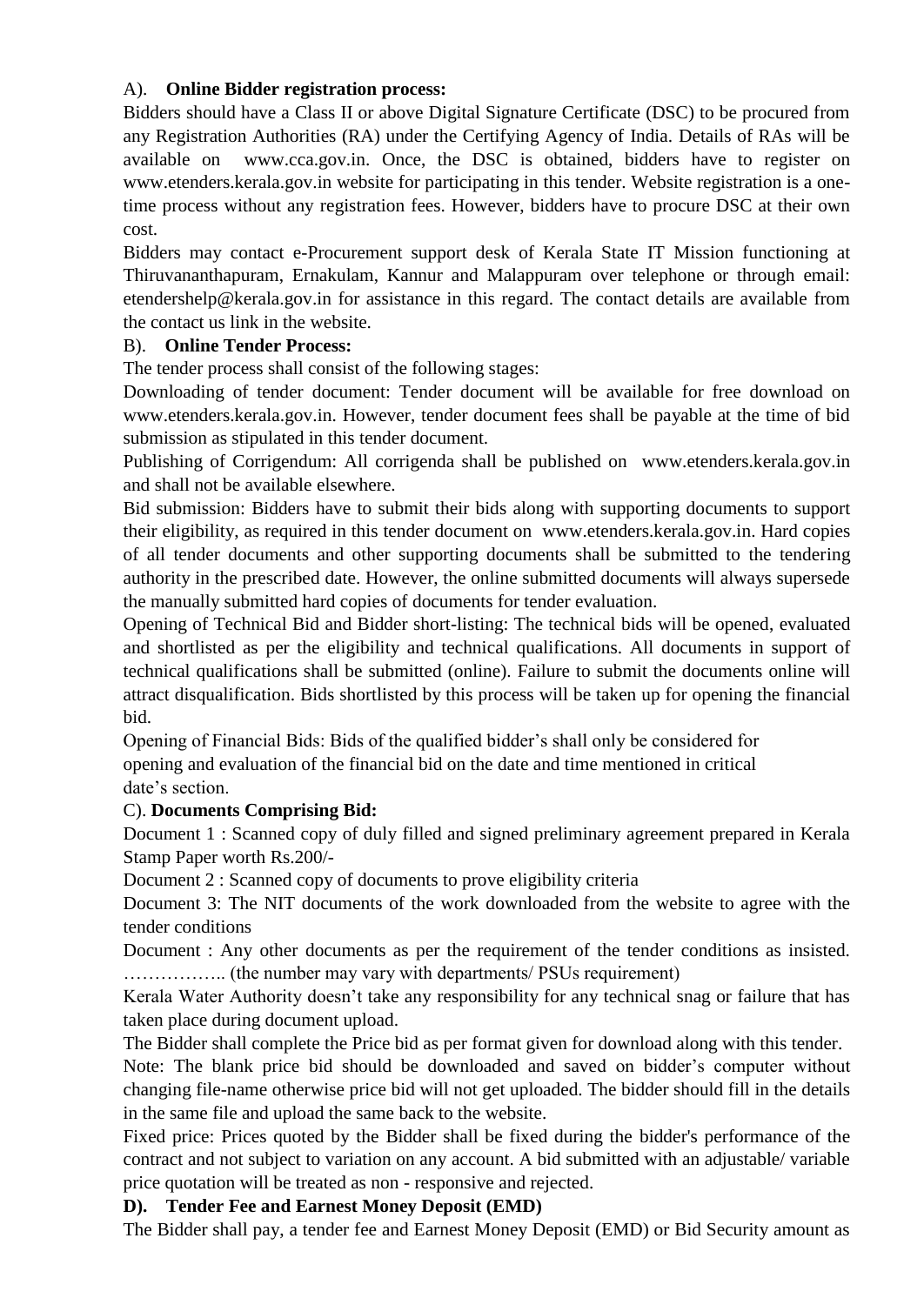per the tender documents. The Bid security is required to protect the purchaser against risk of Bidder's conduct, which would warrant the forfeiture of security.

Online Payment modes: The tender fee and EMD can be paid in the following manner through e-Payment facility provided by the e-Procurement system:

State Bank of India (SBI) Internet Banking: If a bidder has a SBI internet banking account, then, during the online bid submission process, bidder shall select SBI option and then select Internet banking option. The e-Procurement system will re-direct the bidder to SBI's internet banking page where he can enter his internet banking credentials and transfer the tender fee and EMD amount.

National Electronic Fund Transfer (NEFT)/ Real Time Gross Settlement (RTGS):If a bidder holds bank account in a different bank, then, during the online bid submission process, bidder shall select NEFT/ RTGS option. An online remittance form would be generated, which the bidder can use for transferring amount through NEFT/ RTGS either by using internet banking of his bank or visiting nearest branch of his bank. After obtaining the successful transaction receipt no. (UTR), the bidder has to update the same in e-Procurement system for completing the process of bid submission. Bidder should only use the details given in the Remittance form for making a NEFT/ RTGS payment otherwise payment would result in failure in e-Procurement system.

As NEFT payment status confirmation is not received by e-Procurement system on a real-time basis, bidders are advised to exercise NEFT mode of payment option at least 48 hours prior to the last date and time of bid submission to avoid any payment issues.

For RTGS the timings that the banks follow may vary depending on the customer timings of the bank branches and settlement from RBI. Bidders are advised to exercise RTGS mode of payment at least 24 hours prior to the last date and time of bid submission to avoid any payment issues. NEFT/ RTGS payment should be done according to following guidelines:

Single transaction for remitting Tender document fee and EMD: Bidder should ensure that tender fee and EMD are remitted as one single transaction.

Account number as per Remittance Form only: Account no. entered during NEFT/RTGS remittance at any bank counter or during adding beneficiary account in Internet banking site should be the same as it appears in the remittance form generated for that particular bid by the e-Procurement system. Bidder should ensure that tender fee and EMD are remitted only to the account number given in the Remittance form provided by e-Procurement system for that particular tender.

Bidders must ensure that the banker inputs the Account Number (which is case sensitive) as displayed in the Remittance form. No additional information like bidder name, company name, etc. should be entered in the account no. column along with account no. for NEFT/RTGS remittance.

Only NEFT/RTGS Remittance Allowed: Account to Account transfers, State Bank Group Transfers (GRPT), Payments from NRE Accounts, SWIFT Transfers or Cash payments are not allowed and are treated as invalid mode of payments. Bidder must ensure that the banker does NEFT/RTGS(for above 2 lakhs payments as per RBI guidelines) transaction only irrespective of the amount and specially instruct the banks not to convert the payment type to RTGS or GRPT. Amount as per Remittance form: Bidder should ensure that the amount being remitted is neither less nor higher than the amount shown in remittance form.

UTR Number: Bidders should ensure that the remittance confirmation (UTR number) received after NEFT/RTGS transfer should be updated as it is, in the e-Procurement system for tracking the payment.